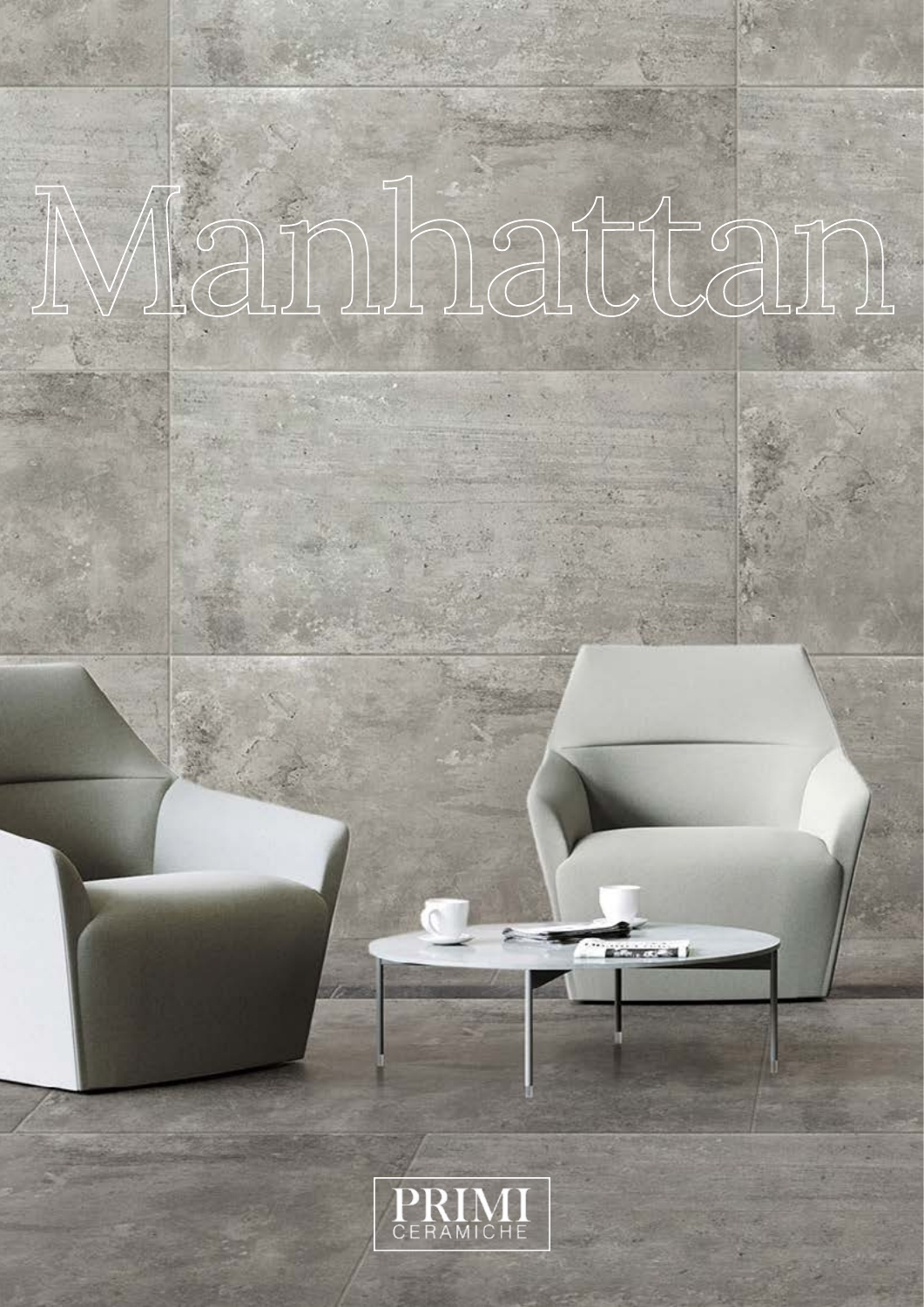Matt Semipolished Antislip

600x600mm 300x600mm 300x300mm 600x1200mm



For over 30 years Primi Ceramiche brand has been representing the best expression of Italian excellence and design applied to its products. Porcelain floors and walls, for indoor and outdoor, made with the aim of ensuring sturdiness and able to preserve their beauty over time.







The nuance of colours and the variety of available finishes for this collection allows to meet the needs of design and the taste of our customers.

Sizes

Finishes